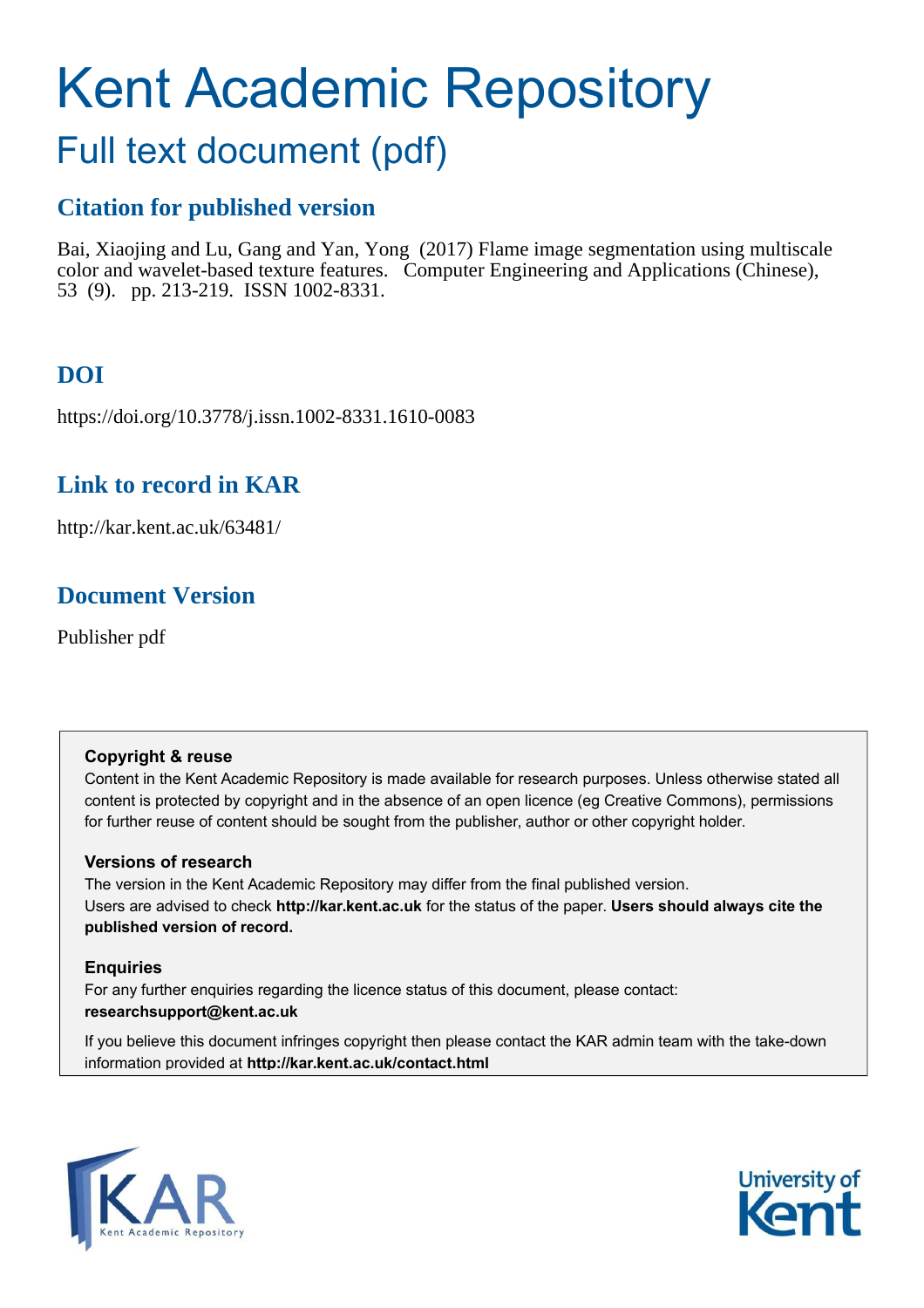# 基于多尺度颜色小波纹理特征的火焰图像分割

白晓静<sup>1</sup>,卢 钢<sup>2</sup>,闫 勇<sup>1,2</sup> BAI Xiaojing<sup>1</sup>, LU Gang<sup>2</sup>, YAN Yong<sup>1,2</sup>

1. 华北电力大学 控制与计算机工程学院, 北京 102206

2. 英国肯特大学 工程与数字艺术学院, 英国 坎特伯雷 CT2 7NT

1.School of Control and Computer Engineering, North China Electric Power University, Beijing 102206, China 2.School of Engineering and Digital Arts, University of Kent, Canterbury, Kent CT2 7NT, UK

#### **BAI Xiaojing, LU Gang, YAN Yong. Flame image segmentation using multiscale color and wavelet-based texture** features. Computer Engineering and Applications,  $2017$ ,  $53(9)$ :  $213-219$ .

Abstract: Accurate and reliable segmentation of flame images are crucial in vision based monitoring and characterization of flames. It is, however, difficult to maintain the segmentation accuracy while achieving fast processing time due to the impact of the background noise in the images and the variation of operation conditions. To improve the quality of the image segmentation, a flame image segmentation method is proposed based on Multiscale Color and Wavelet- based Textures  $(MCWT)$  of the images. By combining the color and texture features, a characteristic matrix is built and then compressed using a local mean method. The outer contour of the flame image under the compressed scale is detected by a cluster technique. Subsequently, the flame edge region under the original scale is determined, following that, the characteristic matrix of the edge region is constructed and classified, and finally, the flame image segmentation is achieved. Flame images captured from an industrial-scale coal-firedtest rig under different operation conditions are segmented to evaluate the proposed method. The test results demonstrate that the performance of segmenting flame images of the proposed method is superior to other traditional methods. It also has been found that the proposed method performs more effectively in segmenting the flame images with Gaussian and pepper and salt noise.

Key words: flame image; image segmentation; color feature; texture feature; wavelet transform

摘 要:火焰图像分割质量对基于数字成像的燃烧监测十分重要。受炉膛背景及燃烧工况的影响,难以同时满足火 焰图像分割速度和准确度(即火焰图像分割结果与真实火焰接近程度)的需求。提出一种基于多尺度颜色特征和小 波纹理特征(MCWT)的无监督火焰图像分割于提高火焰图像分割的质量和速度。结合火焰图像颜色特征 及小波纹理特征构建特征矩阵,对特征矩阵进行压缩并初步检测压缩尺度火焰区域。根据压缩尺度火焰边缘确定 原始尺度火焰边缘区域的短线的运动特征矩阵,进一步分割得到准确火焰图像分割结果。采用该方法对某 工业煤燃烧实验炉内不同燃烧工况下的火焰图像进行分割,并与传统分割方法对比。实验结果表明与其他传统分 割方法相比,提出方法能够更准确且快速地实现不同燃烧工况下火焰图像的分割,并且其对于含有高斯噪声和椒盐 噪声的火焰图像都具有更好的分割效果。

关键词:火焰图像;图像分割;颜色特征;纹理特征;小波分析 文献标志码:A 中图分类号:TP391.7 doi:10.3778/j.issn.1002-8331.1610-0083

1 引言

数字成像技术可以直观并定量地获取测量目标的

实时信息,因而基于数字成像的火焰检测技术在众多领 域被广泛研究和应用,尤其是锅炉燃烧检测以及火灾检

基金项目:111引智项目(No.B13009);973国家重点基础研究项目(No.2012CB215203);中央高校基金项目(No.2014XS42)。

作者简介:白晓静(1987—),女,博士研究生,主要研究方向为火焰检测及过程监测, E-mail:x.bai@ncepu.edu.cn;卢钢(1960—), 男,讲座教授,主要研究方向为燃烧过程检测技术、智能仪表与状态监测;闫勇(1963—),男,教授,主要研究方向为燃 烧过程检测技术、多相流检测技术、二氧化碳封存链中的检测技术、智能仪表与状态监测。

 $\oplus$ 

收稿日期:2016-10-10 修回日期:2016-12-05 文章编号:1002-8331(2017)09-0213-07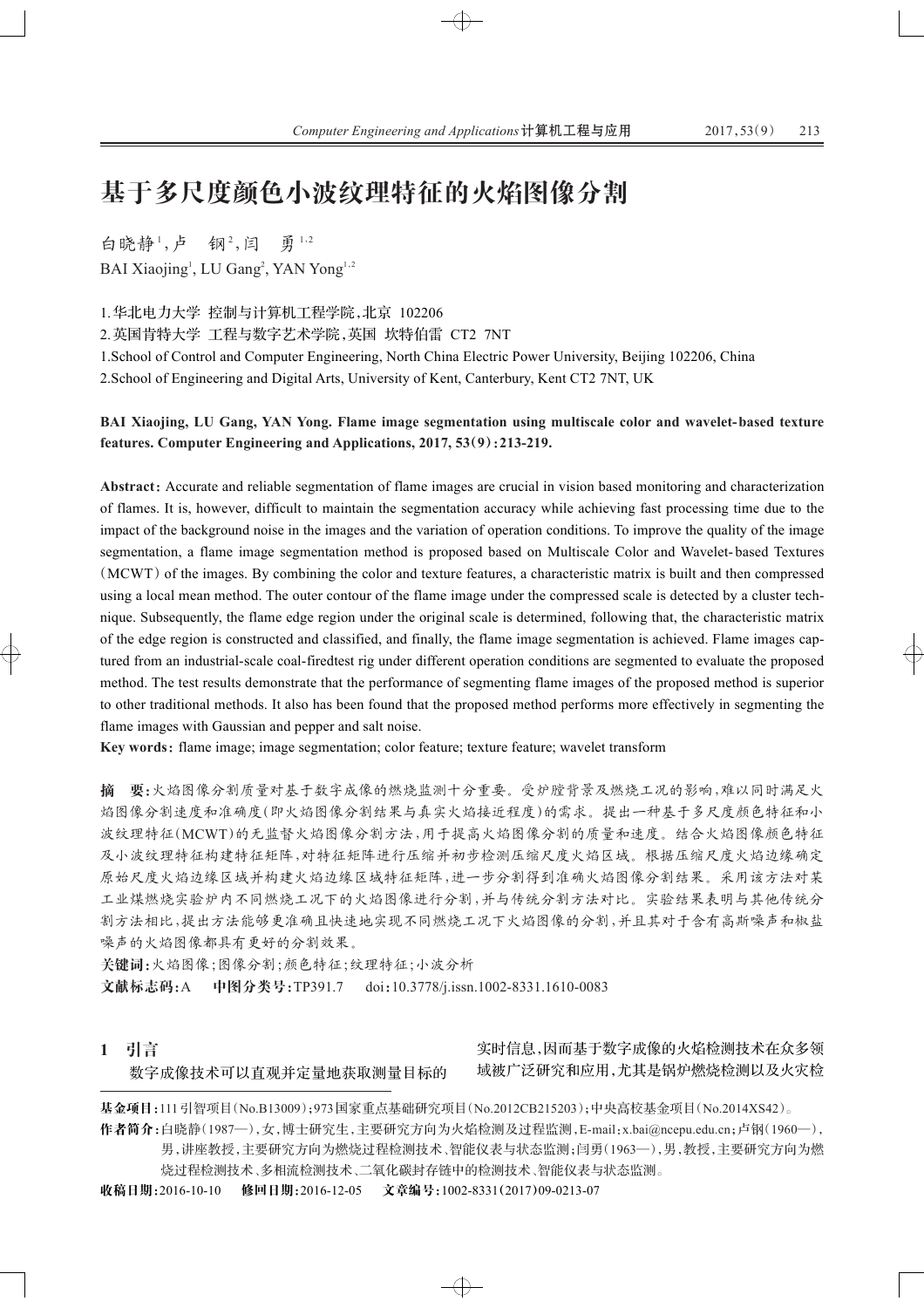测领域[1-2]。基于火焰图像的自动检测系统一般根据火焰 特征信息来判定目标状态,其中火焰区域检测为关键步 骤之一。火焰区域检测是通过图像处理技术将目标火焰 与背景进行分割,其结果直接影响火焰特征的提取和目 标状态的识别。随着自动化技术的提高,在实际环境及 工业应用中,可靠的炉膛燃烧自动检测技术需求也随之 上升,因此无监督火焰区域检测算法的研究十分必要。 传统的火焰区域识别方法为阈值法,即选取适当的阈值 对火焰图像进行分割,然而火焰复杂的动态特性以及燃 烧工况的变化为分割阈值的选取带来一定的困难。由 此,众多研究致力于实现火焰区域自动识别和检测<sup>[3]</sup>。

现有火焰区域自动识别方法主要为根据火焰亮度信 息设计合适的边缘检测算法或者分割算法来实现火焰图 像分割。例如,文献[4]提出了一种基于Sobel边缘检测算 子的火焰边缘自动检测技术。文献[5]对斜分最大类间方 差法(Otsu)进行改进,提出一种基于改进斜分Otsu法的 回转窑火焰图像分割算法。文献[6]提出了一种基于各 向异性数学形态学的火焰图像边缘检测方法,文献[7-8] 采用基于斜分倒数交叉熵和蜂群优化的火焰图像阈值 选取方法以便更准确地分割火焰图像。然而,由于火焰 辐射作用,部分炉膛背景具有较高的亮度。在分割中, 这些方法仅考虑了火焰辐射亮度信息,并未考虑火焰纹 理特征,很难准确地区分具有较高亮度的背景和火焰。

为了提高火焰图像分割的准确度,文献[9]提出了 一种结合图像灰度值模糊 C-Means(FCM)算法与图像 纹理粗糙度特征的图像分割方法,利用加窗自相关系数 表征图像中火焰区与物料区在纹理粗糙度方面的差异, 对 FCM 聚类的结果隶属度矩阵进行去模糊化运算, 从 而实现火焰图像分割。文献[10]结合颜色特征与纹理 特征来分割火焰图像并取得了准确的分割结果。以上 结合纹理特征的火焰区域检测方法在原始尺度下对所 有像素进行处理,因此火焰图像分割较为耗时。在火焰 采集过程中,为了获得更加清晰的火焰图像,获取更丰 富的火焰细节特征,火焰图像往往较大。在工业应用 中,为了实现火焰的实时检测,要求准确分割火焰图像 的同时还需具有较快的速度,现有结合纹理特征的火焰 图像分割方法对尺寸较大的火焰图像无法满足分割速 度需求。其他基于颜色纹理特征的图像分割方法同样 着重于提高图像分割的准确度[11-12],并未考虑分割速度, 无法直接用于对实时性要求较高的火焰图像分割中。

本文提出一种基于多尺度颜色及小波纹理特征 (Multiscale Color and Wavelet-based Textures, MCWT) 的无监督火焰图像分割方法,结合颜色与纹理特征,在多 尺度下实现火焰图像分割,从而提高火焰图像分割的准 确度及速度。文中提取 YCbCr色度空间颜色特征以及小 波纹理特征,构建原始尺度火焰图像特征矩阵;对其采 用局部均值法进行压缩,形成压缩尺度特征矩阵,采用 K-Means 对压缩特征矩阵进行分割并检测其边缘,压缩

尺度边缘所在区域则为原始尺度边缘区域;构造原始尺 度边缘区域特征矩阵,再次采用K-Means 进行分割,合 并分割结果,从而得到最终火焰图像分割结果,为准确 提取火焰面积、位置等特征和火焰自动监测提供保障。

#### 2 火焰特征提取

相对于灰度图像,彩色火焰图像包含更丰富的火焰 特征信息,且明显含有纹理信息。对于彩色纹理图像而 言,其特征描述能力的好坏直接决定了图像的最终分割 结果,同时提取图像的颜色特征和纹理特征可以有效提 升图像分割的质量[12],因此,同时提取火焰颜色特征信 息和纹理特征信息。

#### 2.1 颜色特征

采用成像系统采集的彩色火焰图像一般为RGB图 像。RGB图像适用于图像的显示,但R、G、B颜色组成 具有较高的相关性且RGB色度空间并不代表真实的颜 色差别,并不适用于颜色特征提取。在图像处理中,一般 将 RGB图像转化到其他色度空间, 例如 YUV、HIS、Lab 等,每个色度空间都具有其自身的优缺点。在YCbCr色 度空间中,其颜色分量间的相关性较小,可以有效表征 火焰特征[13],因此研究提取YCbCr色度空间火焰颜色特 征,如图1所示。RGB色度空间转化为YCbCr色度空间 的具体表达式为:

|  |  | $\begin{bmatrix} Y \\ C_b \\ C_r \end{bmatrix} = \begin{bmatrix} 65.481 & 128.553 & 24.966 \\ -39.793 & -74.203 & 112.000 \\ 112.000 & -93.786 & -18.214 \end{bmatrix} \times \begin{bmatrix} R \\ G \\ B \end{bmatrix} + \begin{bmatrix} 16 \\ 128 \\ 128 \end{bmatrix} (1)$ |  |
|--|--|-------------------------------------------------------------------------------------------------------------------------------------------------------------------------------------------------------------------------------------------------------------------------------|--|
|  |  |                                                                                                                                                                                                                                                                               |  |

#### 图1 RGB火焰图像及其对应的YCbCr空间图像

#### 2.2 纹理特征

 $\oplus$ 

纹理反映了目标物体的颜色/灰度变化。最常见的纹 理提取方法为矩阵方法,其主要目的是获取图像全局灰 度统计学特征[14]。此外,也常见基于结构和模型的纹理 提取方法,而这两种方法主要适用于纹理具有相关性及 方向性的目标图像[14]。小波变换能够保证图像信息在分 解过程中没有损失和冗余,被广泛用于图像纹理特征提 取和分割中[15]。对火焰图像来说,动态性较强,且没有固 定的纹理结构,因此适于采用小波变换提取其纹理特征。

小波变换是使用小波函数族及其相应的尺度函数 将原始信号分解为不同频带信号,可以利用正交镜像滤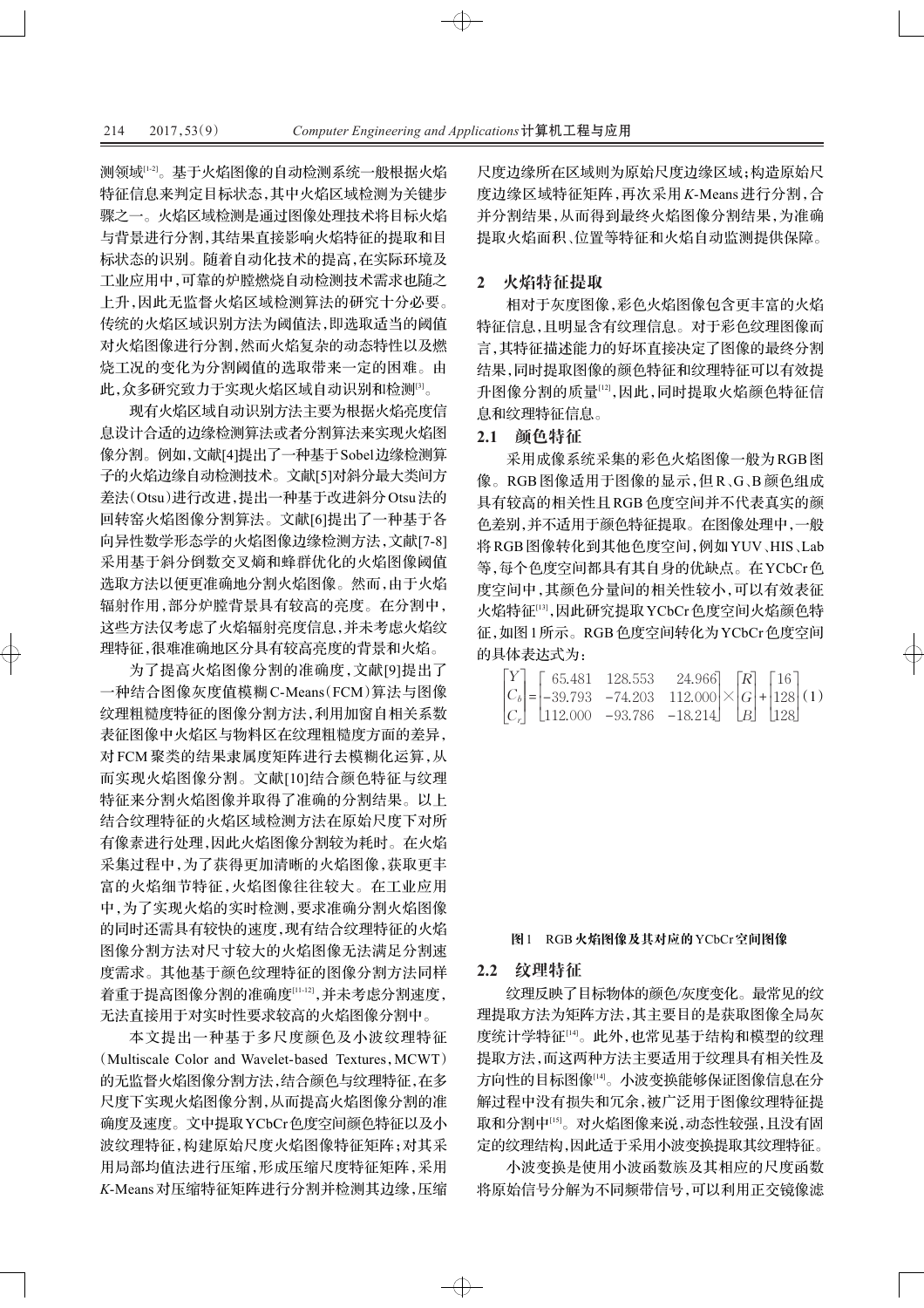波器 L (低通)和 H (高通)滤波来实现[16]。所谓2D(二 维)小波分解就将 L 和 H 滤波器水平作用于原始图像 I, 形成系数矩阵 *I'、I''* ,再次将 L 和 H 滤波器垂直作用 于 *I*<sup>L</sup> 和 *I*<sup>H</sup> ,进而形成子图 I<sup>LL</sup> 、I<sup>LH</sup> 、I<sup>HL</sup> 和 I<sup>HH</sup> 。其中,  $I^{LL}$  代表原始图像的基图像, $I^{LH}$  和  $I^{HL}$  和  $I^{HH}$  分别为 其水平、竖直和对角方向的细节信息。

设原始火焰图像 *I* 大小为  $M \times N$ ,  $l(i)(i=0,1,2,\cdots,$  $N_l - 1$ ),  $h(i)(i = 0, 1, 2, \cdots, N_h - 1)$ 分别为低通和高通滤 波器的脉冲响应,其中, N<sub>*l*</sub> 和 N<sub>h</sub> 分别为低通和高通滤 波器的长度。采用其对图像滤波,

$$
I_{xy}^L = \frac{1}{N_l} \sum_{i=0}^{N_l - 1} l(i) I_{[(x+i-1) \text{mod } M](y-1)}
$$
 (2)

$$
I_{xy}^H = \frac{1}{N_h} \sum_{j=0}^{N_h - 1} h(j) I_{[(x+j-1) \text{mod } M](y-1)}
$$
(3)

其中,  $x=0, 2, 4, \cdots, M$ ,  $y=0, 1, 2, \cdots, N$ 。再次滤波, 得到:

$$
I_{xy}^{LH} = \frac{1}{N_h} \sum_{j=0}^{N_h-1} h(j) I_{(x/2-1)[(y+i-1) \text{mod } N]}^{L}
$$
 (4)

$$
I_{xy}^{HL} = \frac{1}{N_l} \sum_{i=0}^{N_l - 1} l(i) I_{(x/2-1)[(y+i-1) \text{mod } N]}^{HL}
$$
 (5)

$$
I_{xy}^{HH} = \frac{1}{N_h} \sum_{j=0}^{N_h-1} h(j) I_{(x/2-1)[(y+i-1) \text{mod } N]}^{H}
$$
 (6)

其中, x=0, 2, 4, …, *M*, y=0, 2, 4, …, *N*。小波滤波器 的选取在一定程度上会影响纹理特征的提取和分割所 用的时间。Daubechies小波具有正交性、紧支性和低复 杂性,且其速度较快,因此,为了保证计算速度和提取特 征的有效性, 在火焰图像分割中选取 db1 小波。图1中 火焰图像对应的小波分解子图如图2所示。

小波细节图像为原图的各个频道的能量分布,包含 了不同方向上的纹理信息,因此提取细节子图的能量作 为纹理特征[17],即

$$
T_{xy}^{\Gamma} = \frac{1}{(2w+1)^2} \sum_{i=x-w}^{x+w} \sum_{j=y-w}^{y+w} |I_j^{\Gamma}| \tag{7}
$$

颜色特征

火焰图像

```
礼
述
汰
襖
```
纹理特征

```
初始聚类中心
```
特征矩阵压缩

边缘区域检测

边缘区域分割

构建特征矩阵

遊梨浦愚

**额鱼及纹理提取 医心室** 医心包区试检测

图3 多尺度颜色纹理特征的无监督火焰图像分割流程图

 $\oplus$ 

#### 图2 对应于图1的火焰图像小波分解子图

其中,  $\Gamma$ =[LH, HL, HH], ω 为选择窗宽, 即每次计算 能量洗取的像素块宽度。

图像每个像素的特征矢量为其对应的颜色特征和 每个角度的小波纹理特征值,则图像像素点(x,y)对应 的特征矢量可以表征为:

$$
f_{xy} = [Y_{xy}, Cb_{xy}, Cr_{xy}, T_{xy}^{LH}, T_{xy}^{HL}, T_{xy}^{HH}]
$$
\n
$$
\text{M} \otimes \text{M} \otimes \text{M} \otimes \text{M} \otimes \text{M} \otimes \text{M} \otimes \text{M} \otimes \text{M} \otimes \text{M} \otimes \text{M} \otimes \text{M} \otimes \text{M} \otimes \text{M} \otimes \text{M} \otimes \text{M} \otimes \text{M} \otimes \text{M} \otimes \text{M} \otimes \text{M} \otimes \text{M} \otimes \text{M} \otimes \text{M} \otimes \text{M} \otimes \text{M} \otimes \text{M} \otimes \text{M} \otimes \text{M} \otimes \text{M} \otimes \text{M} \otimes \text{M} \otimes \text{M} \otimes \text{M} \otimes \text{M} \otimes \text{M} \otimes \text{M} \otimes \text{M} \otimes \text{M} \otimes \text{M} \otimes \text{M} \otimes \text{M} \otimes \text{M} \otimes \text{M} \otimes \text{M} \otimes \text{M} \otimes \text{M} \otimes \text{M} \otimes \text{M} \otimes \text{M} \otimes \text{M} \otimes \text{M} \otimes \text{M} \otimes \text{M} \otimes \text{M} \otimes \text{M} \otimes \text{M} \otimes \text{M} \otimes \text{M} \otimes \text{M} \otimes \text{M} \otimes \text{M} \otimes \text{M} \otimes \text{M} \otimes \text{M} \otimes \text{M} \otimes \text{M} \otimes \text{M} \otimes \text{M} \otimes \text{M} \otimes \text{M} \otimes \text{M} \otimes \text{M} \otimes \text{M} \otimes \text{M} \otimes \text{M} \otimes \text{M} \otimes \text{M} \otimes \text{M} \otimes \text{M} \otimes \text{M} \otimes \text{M} \otimes \text{M} \otimes \text{M} \otimes \text{M} \otimes \text{M} \otimes \text{M} \otimes \text{M} \otimes \text{M} \otimes \text{M} \otimes \text{M
$$

$$
F = \begin{bmatrix} f_{11} & f_{12} & \cdots & f_{1N} \\ f_{21} & f_{22} & \cdots & f_{2N} \\ \vdots & \vdots & & \vdots \\ f_{M1} & f_{M2} & \cdots & f_{MN} \end{bmatrix}
$$
(9)

#### 3 多尺度颜色纹理火焰图像分割

#### **3.1 图像分割**

通常采用分类算法对火焰图像进行分割,然而分类 算法的耗时随像素点数增长。为了提升计算速度,提出 一种多尺度火焰图像分割方法。首先,对图像特征矩阵 进行压缩,为了在压缩图像的同时尽可能消除噪声影响 并且保留图像局部特征,研究采用局部均值的方法对特 征矩阵进行压缩;然后,采用分类算法获取压缩尺度火 焰区域并检测其边缘;最后,根据压缩尺度火焰边缘进 一步检测其在原始尺度区域,构建边缘区域特征矩阵并 进一步检测,从而得到原始尺度火焰区域图像。本文具 体算法流程如图3所示。

> 边缘区域特 征矩阵构建

| 火焰区 |
|-----|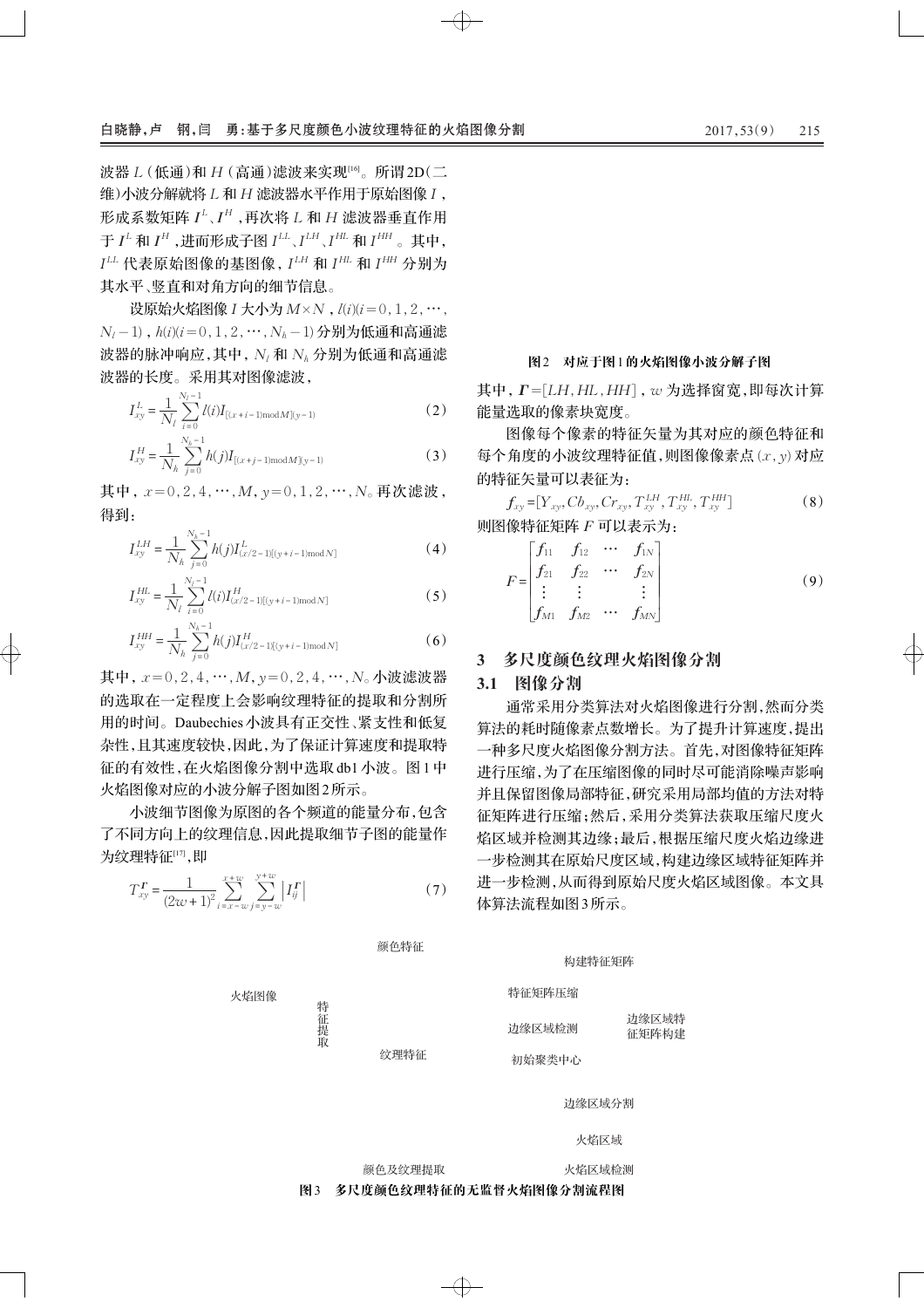设原始火焰图像大小为 M×N,则其特征矩阵为  $M \times N \times D$ , 其中 *D* 为选取特征个数。在求压缩特征矩 阵时,以相邻的两个采样点的距离为间距,将原特征矩 阵分成一个个的子块,压缩后特征矩阵的元素取相应子 块元素的均值。设等比压缩因子为 d,则采样间隔为  $1/d$  ,压缩后特征矩阵大小为  $MND/d^2$  ,则经过局部均 值缩小后的图像特征矩阵 B 表示为:

$$
\boldsymbol{B} = \begin{bmatrix} b_{11} & b_{12} & \cdots & b_{1Nd} \\ b_{21} & b_{22} & \cdots & b_{2Nd} \\ \vdots & \vdots & & \vdots \\ b_{Md1} & b_{Md2} & \cdots & b_{MNd} \end{bmatrix}
$$
 (10)

其中,  $\forall x \in [1, 2, \cdots, Md]$ ,  $y \in [1, 2, \cdots, Nd]$ ,  $b_{xy} =$  $d^2 \sum f_{ij}$ ,  $(x-1)/d+1 \le i \le x/d$ ,  $(y-1)/d+1 \le j \le y/d$  。 *i,j*

与其他分类算法相比, K-Means 算法计算速度快, 且操作简单<sup>[18]</sup>,因此本研究采用K-Means算法将压缩特 征矩阵分类,在压缩尺度特征空间进行初步分割,其边 缘点对应原始图像区域则为边缘区域。K-Means 法采 用k个聚类中心来对目标样本进行分类。则最小化目 标函数可以表示为:

$$
J_K = \sum_{k=1}^{K} \sum_{xy \in C_k} ||b_{xy} - m_k||^2
$$
 (11)

其中 ,  $b_{xy}$  为压缩尺度特征矩阵 ,  $m_k$  =  $\sum\limits_{xy \in C_k} b_{xy}/n_k$  为类

 $C_k$ 的中心,  $n_k$ 为 $C_k$ 类的样本点数。 $K$ -Means分类算法 需要输入分类数,在火焰图像分割中,分类数目为固定 个数,即背景与火焰区域两类。因此,决定其分割效果 的主要为初始聚类中心的选取。为了减少迭代次数,并 且增加分类准确度,首先随机选取一个点作为第一类初 始聚类中心,再选取特征矩阵中距离其最远的点作为第 二初始聚类中心,在此基础上进行迭代聚类。

实现初步分割后,利用边缘检测算子检测压缩尺度空 间二值图像边缘,并在原始尺度空间定位边缘区域,构建 特征矩阵,进行下一步分割。设 $e_{xy}^t$ ,  $t=[1,2,\cdots,T]$ , 为压缩尺度空间中检测到的边缘点, T 为压缩尺度空 间所检测到的边缘点总个数。则其对应原始空间中边 缘区域为  $F_{xy}^t$  ,边缘区域特征矩阵为:

$$
F_{xy}^{t} = \begin{bmatrix} f_{xy} & \cdots & f_{x(y+1/d-1)} \\ \vdots & & \vdots \\ f_{(x+1/d-1)y} & \cdots & f_{(x+1/d-1)(y+1/d-1)} \end{bmatrix}
$$
 (12)

为了精确检测边缘点且保证检测到的边缘具有连 续性,在原始尺度构造边缘区域特征矩阵,即待检测区 域特征矩阵  $\hat{F}_e$ ⊃[ $\hat{F}^1$ , $\hat{F}^2$ ,…, $\hat{F}^t$ ,…, $\hat{F}^T$ ],其中  $\hat{F}^t$ つ  $\left[F^{t-1},F^t,F^{t+1}\right]$  or

再次采用 K-Means 进行分割, 为了提升计算速度, 减少K-Means迭代次数,采用初步边缘检测聚类所得到 的聚类中心为局部边缘初始聚类中心,从而快速准确分 割火焰边缘,合并分割区域,进而得到原始尺度火焰分 割结果。本文提出的MCWT分割方法,无需火焰特征 的先验信息以及人为根据火焰状况设定或调整参数,从 而达到无监督分割的目的。

#### 3.2 算法计算量分析

 $K$ - Means 算法耗时 [*O*(*MNDk*)] 与图像像素点数  $MN$ 、特征矩阵维数 *D* 、分类数 k 呈线性相关<sup>[19]</sup>,因此图 像大小直接影响到聚类算法时间。研究中特征矩阵维 数为6,分类数为2分类。对于大小为  $M \times N$  图片,其K-Means分类耗时  $O(12MN)$ , 对压缩因子为 d 的特征矩  $f$ 阵,聚类耗时为 $\,O(12MNd^2)$ 。最大边缘矩阵的大小为 3/ $d^2$  ,则其最大聚类时间为 O(36T/ $d^2$ ) ,其中 , T 为压 缩尺度空间边缘区域点个数,因此多尺度分割算法耗时 为 *O*(12MNd<sup>2</sup>)+O(36T/d<sup>2</sup>)。O(36T/d<sup>2</sup>) 远 小 于  $O(12MNd^2)$ , 其时间可以大大缩短。因此,本文提出方 法从三个方面提升火焰图像边缘检测速度:对火焰特征 矩阵进行压缩,大大减少分割迭代计算量;在精确边缘 分割过程中,采用获得的聚类中心为初始聚类中心,从 而减少迭代次数;火焰边缘区域矩阵点数较小,从而大 大节约了火焰分割时间。

#### **4** 穀頤戛桃

 $\oplus$ 

实验的运行环境为Win 8操作系统,代码的编译运 行环境为Matlab2015。采用火焰成像系统[20]在某工业燃 烧实验炉内采集得到的RGB火焰图像(尺寸为512像素× 640 像素)来验证本文提出方法对不同燃烧工况下火焰 图像分割的效果 (d = 0.25, w = 3), 并与传统采用灰度 图像作为输入的Otsu<sup>[21]</sup>、K-Means<sup>[18]</sup>及FCM<sup>[22]</sup>方法进行 对比,其中FCM的结果根据最大隶属度原则确定。

#### 4.1 火焰图像分割结果

如图 4 所示, 从左到右依次为在不同一次风量(即 18%、20%及22%)下的火焰图像、Otsu阈值分割结果、K-Means 分割结果、FCM 分割结果和本文提出的 MCWT 方法分割结果。从图4中可以看出,由于炉膛背景具有 较高的亮度,火焰亮度分布不均匀,Otsu 阈值法所选取 的阈值较大,无法准确分割部分较暗的燃烧区域。K-Means 法效果好于 Otsu 阈值法, 但是由于火焰部分区域 亮度较低,导致部分火焰区域被分割为背景,因而出现 了孔洞,从而降低了分割的准确性,虽然可以进一步采 用图像处理技术来填补孔洞,但也额外增加了图像处理 所需的时间。FCM分割结果与K-Means相似,且出现了 将部分背景分割为火焰的问题。本文提出MCWT方法 在考虑了颜色特征的同时也考虑了火焰的纹理特征,从 而避免了火焰区域亮度较低或者炉膛背景亮度过高对 图像分割造成的影响,提高了图像的分割准确度,分割 效果明显好于Otsu、K-Means和FCM分割方法。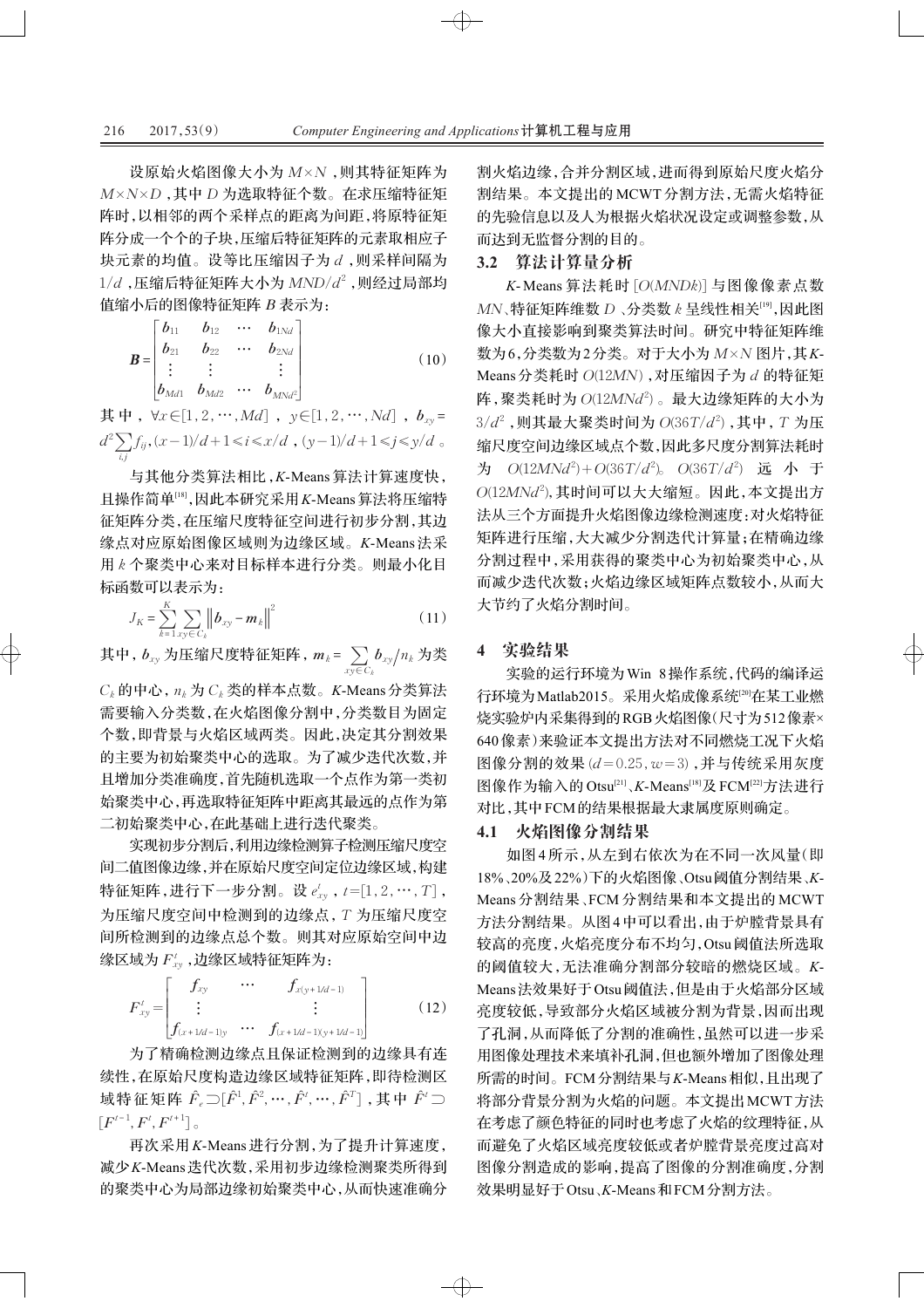在火焰图像的获取、传输和处理过程中,由于炉膛 环境、图像传输系统以及相机性能的影响,火焰图像会 产生噪声。在传统图像分割过程中,首先要对含噪声图 像进行降噪处理,否则噪声会影响分割结果的准确性。 为了验证本文方法对噪声图像的分割效果,分别对含有 椒盐噪声(噪声密度为0.02)和高斯噪声(均值为0方差 为0.001)的火焰图像进行分割实验并比较分割结果。

图 5 为 Otsu、K-Means、FCM 以及本文的 MCWT 方 法对含有椒盐噪声的火焰图像分割结果。由图5可以 看出, Otsu 方法对椒盐噪声较为敏感, 其分割结果受到 明显影响。K-Means 和 FCM 也略微受到椒盐噪声影 响。此外,可以发现这两种分割方法图像上都出现了明 显的孔洞。MCWT 采用了局部均值进行压缩, 从而在 初步分割时减少了噪声的影响,并且小波纹理特征经过 了小波变换与局部熵的计算,进一步抑制了噪声对特征 的影响,因而其不受椒盐噪声的影响。图6为Otsu、K-

Means、FCM 以及 MCWT 方法对含有高斯噪声图像的 分割结果。由图6可以看出,与椒盐噪声不同,高斯噪 声明显影响火焰边界区域,增加了准确分割图像的难 度。Otsu、K-Means 以及 FCM 的分割结果明显受到高斯 噪声的影响,尤其边缘部位受噪声影响更加严重,而 MCWT 方法则没有受到明显影响。由此证明, 与传统 方法相比,本文提出的MCWT方法对噪声图像具有良 好的分割性能。

#### 4.2 分割结果评价

无监督火焰图像分割是为了将数字成像技术应用 于火焰自动检测。为了确保分割算法的可靠性,对无监 督图像分割技术的验证评价十分重要。实验采用 PRI (Probabilistic Rand Index), *VOI*(Variation Of Information), GCE(Global Consistency Error)以及 BDE(Boundary Displacement Error)[11]从不同角度对分割结果进行分析评价。 PRI 是统计机器分割和人工分割之间一致的像素占整

(a)原始图像 (b)Otsu (c)K-Means (d)FCM (e)MCWT

图4 不同工况下火焰图像及分割结果

(a)原始图像 (b)Otsu (c)*K*-Means (d)FCM (e)MCWT 图5 椒盐噪声火焰图像及分割结果

 $\oplus$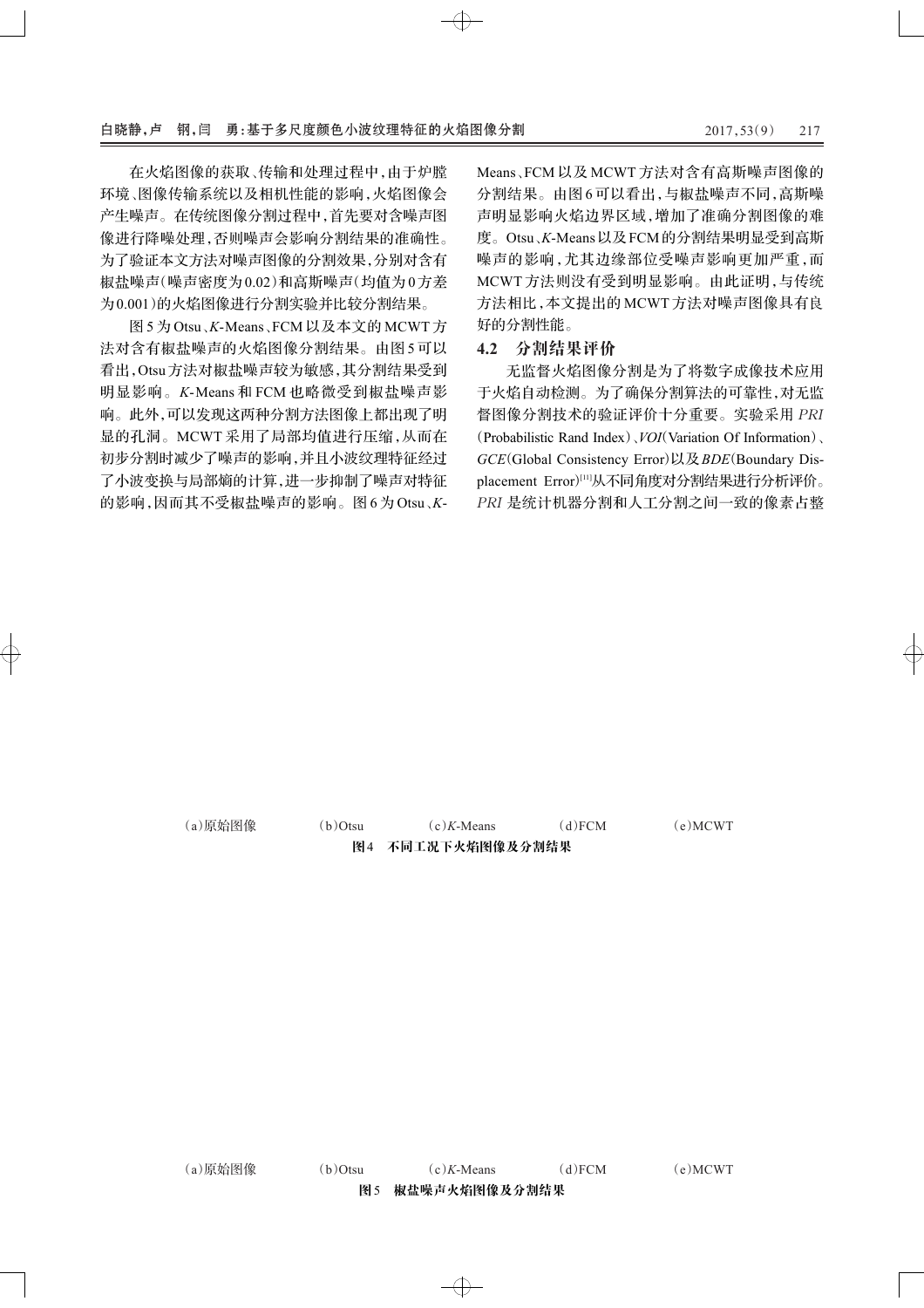个像素个数的比率; VOI 用来测量两个分割图像之间 的距离,表示分割图像相对人工分割的随机性; GCE 用 来测量分割图像相对于人工分割图像的一致性; BDE 则测量两个分割图像的边缘平均误差,其定义的误差为 自动分割边缘上某像素到人工分割图像最近的像素之 间的距离。量化结果中 PRI 值越大, VOI、GCE 以及 BDE 值越小, 表示无监督分割结果与人工分割结果越 接近,分割效果越好。

为了量化评价分割结果,随机选取不同一次风量的 10 幅火焰图像 (即 3×10=30 幅火焰), 分别采用 Otsu、K-Means、FCM以及MCWT对30幅火焰图像进行分割,计 算每种分割方法的 PRI、VOI、GCE 和 BDE 的均值与

标准差以及分割火焰图像所需时间,从而从客观角度评 价分割算法性能。

图7为不同分割方法分割结果的量化评价指标均值 及标准差。由图7可以看出, 对于原始火焰图像, MCWT 在四项指标上均明显优于Otsu、K-Means以及FCM。加 入噪声后,各种分割方法均受到不同程度的影响,其中 Otsu 和 K-Means 方法的各项评价指标明显受到椒盐噪 声和高斯噪声的影响, FCM 受噪声影响小于Otsu 和 K-Means,然而其分割评价结果并不理想。而MCWT受到 的影响最小,其始终保持较好的分割结果。

表 1 为 Otsu、K-Means、FCM 以及 MCWT 在分割 30 幅火焰图像时所需的最大时间、最小时间以及平均时



#### 图7 火焰图像分割算法评价指标